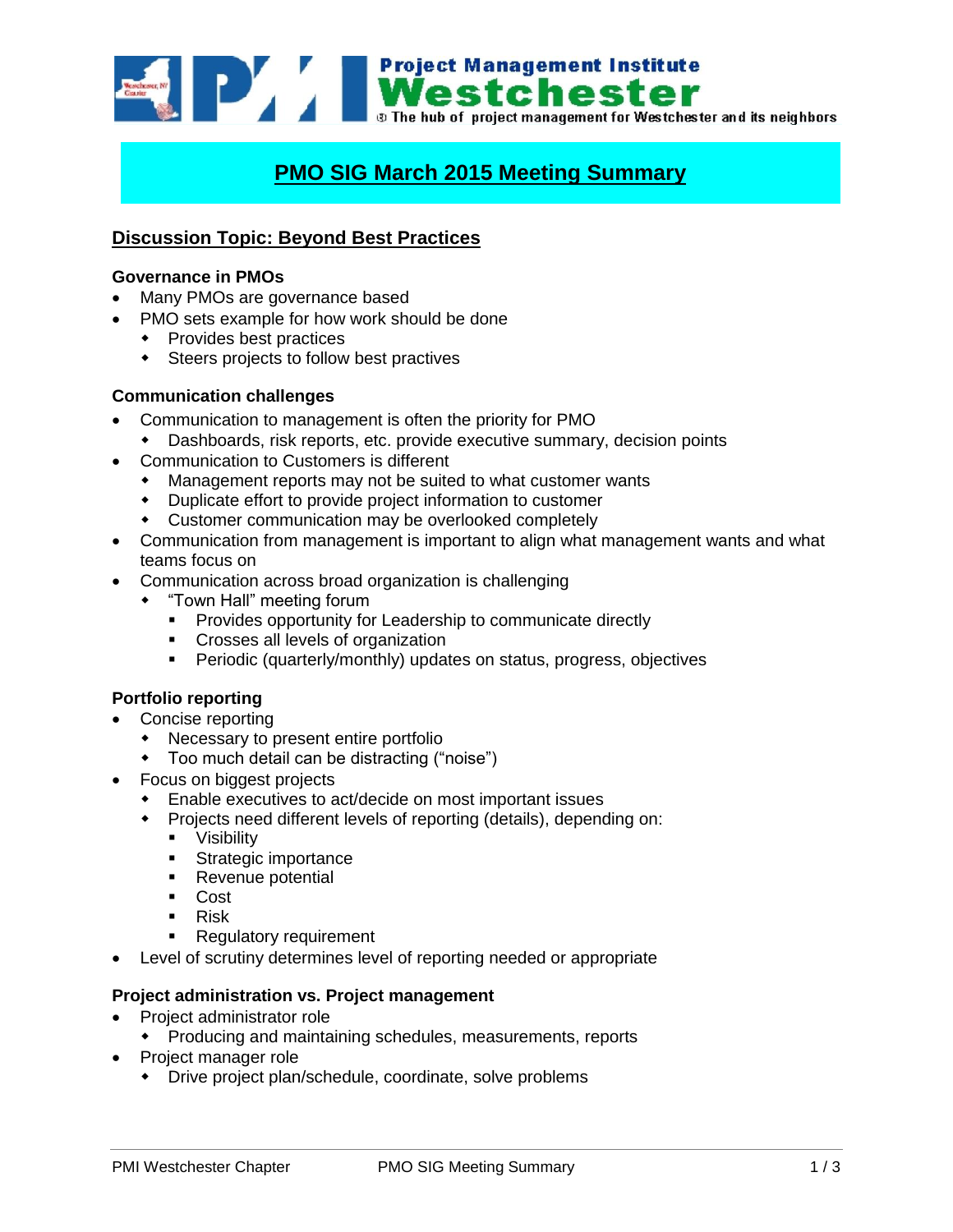

#### **Process burden vs. value**

- Governance processes can bog down projects
- Agility can be lost with process burdens
- In some cases the process effort may exceed the actual work being done
	- Still value to the process
		- Need to communicate/educate the value of the process
	- If value of process does not justify the effort
		- PMO should optimize the process

## **Migrating to Agile**

- Migration to Agile is an opportunity for PMO
	- Traditional processes may not be suited for Agile
	- Existing PMO needs to adapt to Agile
- Agile can introduce its own process burdens
	- Inundation of Agile 'stories', etc. in documents
	- PMO working to consolidate Agile documents to better manage the volume
- Agile is more social environment than waterfall
	- Interaction between stakeholders is more social and iterative
		- **Subject to more/frequent change**
		- **-** Documentation is more volatile

## **Challenge to change PMO processes**

- Management buy-in
- Culture change to organization
- People tend to bring their traditional processes with them
- Management should provide the ;what' (vision, direction)
- PMO provides the 'how' (support, processes)

## **Change/Release management**

- Change Management and/or Release Management organization(s)
	- May exist within PMO or separate from PMO
	- May start inside PMO and migrate elsewhere (or vice versa)
- Change/release management may have a broader scope than project work
	- May include operational changes
- Change management may be focused on a future strategies
	- May affect how current work is being managed

#### **PMO influence on management**

- PMO can be the strongest voice to management
	- Manage expectations
	- Explain anomalies in projects vs. expectations
	- Recommend courses of action
	- Point out potential risks
- PMO often 'takes the heat', takes 'beatings', etc.
	- 'Beatings' are some times the cost of risk and success in PMO